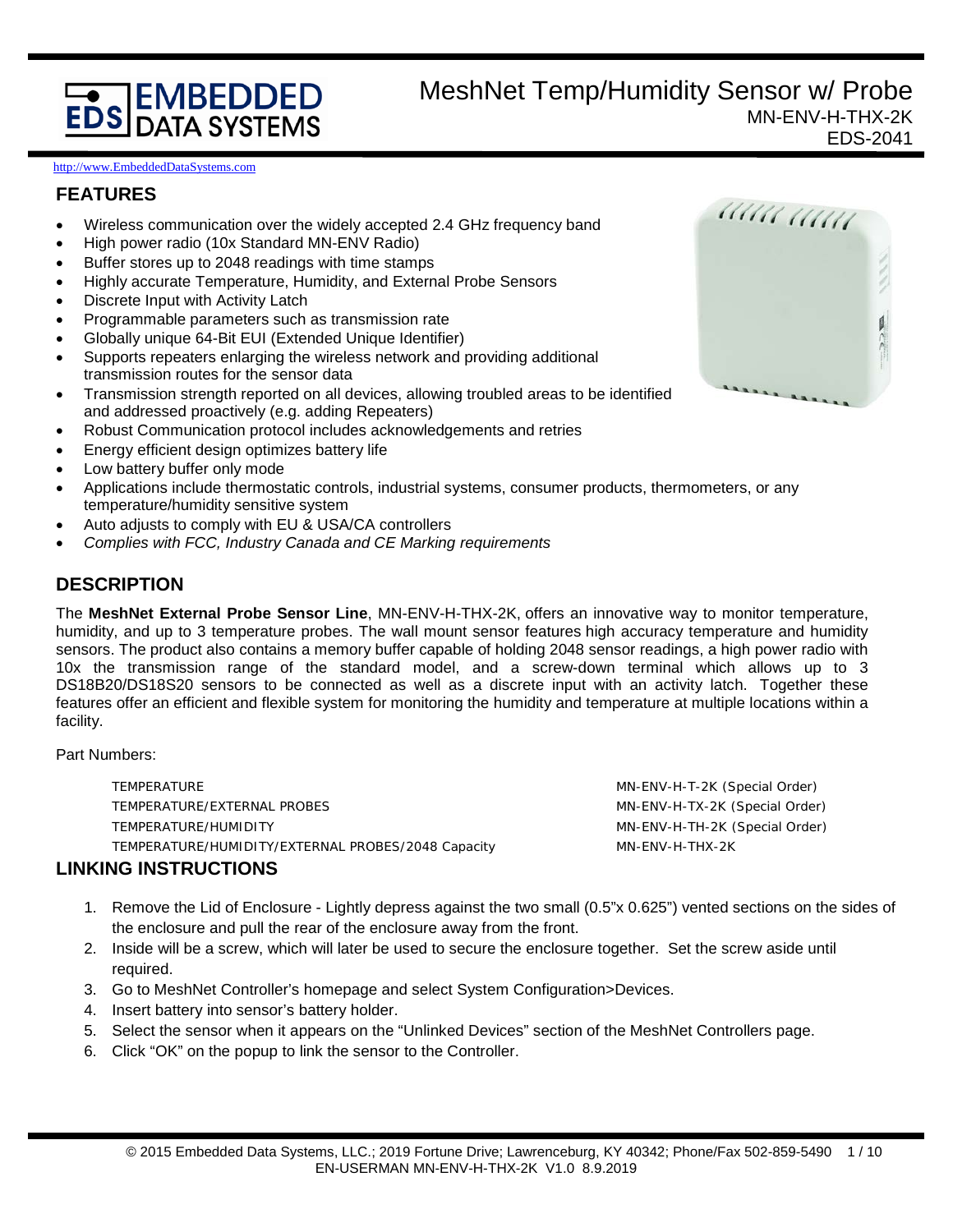7. Confirm sensor moves to "Linked Devices" section. This may take up to [1](#page-1-0) minute or longer<sup>1</sup>.

## **MOUNTING SENSOR & WIRING SENSORS/INPUT**

- 1. Remove the battery.
- 2. Draw the wires through the circular hole in the rear of the enclosure for sensors and discrete input.
- 3. Mount the rear of the enclosure on the wall using the diagonal slots reserved for the screws.
- 4. If sensor connections are to be made:
	- a. Strip 3/8" of the wires.
	- b. Securely attach wires to the corresponding screw-down terminals on the terminal block.
	- c. Wiring an OW-TEMP or other DS18B20/DS18S20 based sensor.
		- i. Connect Data (Blue on OW-TEMP) to "OW" Terminal.
		- ii. Connect Ground (White on OW-TEMP) to "GND" Terminal.
		- iii. Connect VDD<sup>[2](#page-1-1)</sup> (Orange on OW-TEMP) to "3.3V" Terminal.
	- d. Wiring the discrete input The 2 connections to the discrete input, "GND" and "IN".
- 5. Reinsert the battery.
- 6. Replace the Lid of the Enclosure.
- 7. Insert the screw into the single screw hole found in the upper left corner of the enclosure.

## **SYSTEM DESCRIPTION**

The MeshNet Environmental Sensor is part of the MeshNet Wireless Sensor System, designed to wirelessly monitor and control real world environmental conditions. The system is completed with the Embedded Data Systems MeshNet Controller (MN-CTRL). The controller communicates directly with the Environmental Sensor and presents all data via Ethernet. The Sensor and Controller communicate with each other using a proprietary protocol and are not compatible with other wireless networks. An optional system component is Embedded Data Systems' MeshNet Repeater (MN-RPT) which is used to extend the range of communication between the Controller and Environmental Sensor.

**Controller:** Each wireless system contains a MeshNet Controller. The Controller interfaces the wireless system to a local area network (LAN) or the Internet via Ethernet. It manages, reads/writes to the wireless devices, presents the data in easy to use formats such as HTTP and XML, and optionally pushes the data on a timed basis to a HTTP Post server.

**Repeater:** Repeaters are used to extend the distance a Sensor can be located from the Controller. Many Sensors can communicate with the Controller through a single Repeater. Each Controller can manage up to 7 Repeaters, and there can be 1 Repeater between a Controller and Sensor.

**Sensor:** The MeshNet Environmental Sensors provide the means to monitor and control real world environmental conditions. They are typically battery-powered devices that wake on a timed basis, take readings, send the readings to the controller, confirm successful transmission, and check to see if any data is waiting for them.

## **OPERATION**

All data from the MeshNet Environmental Sensor is read using a MeshNet Controller. This can be done through HTTP GET, SNMP, and through receiving data pushed via HTTP POST. All data that is retrieved from the Controller programmatically is in XML form. *See the MeshNet Controller Users Manual for more information.* Buffered data is only made available through the HTTP POST interface.

## **Temperature**



<span id="page-1-0"></span> $1$  The sensor will respond when its next transmission is made. Upon applying power to the sensor, it will transmit every 10 seconds for the first minute then slow to the configured or default rate (1 minute).  $\overline{a}$ 

<span id="page-1-1"></span><sup>&</sup>lt;sup>2</sup> Sensor must have the VDD connected. Units without the VDD connected will read 127.50°C (261.50°F).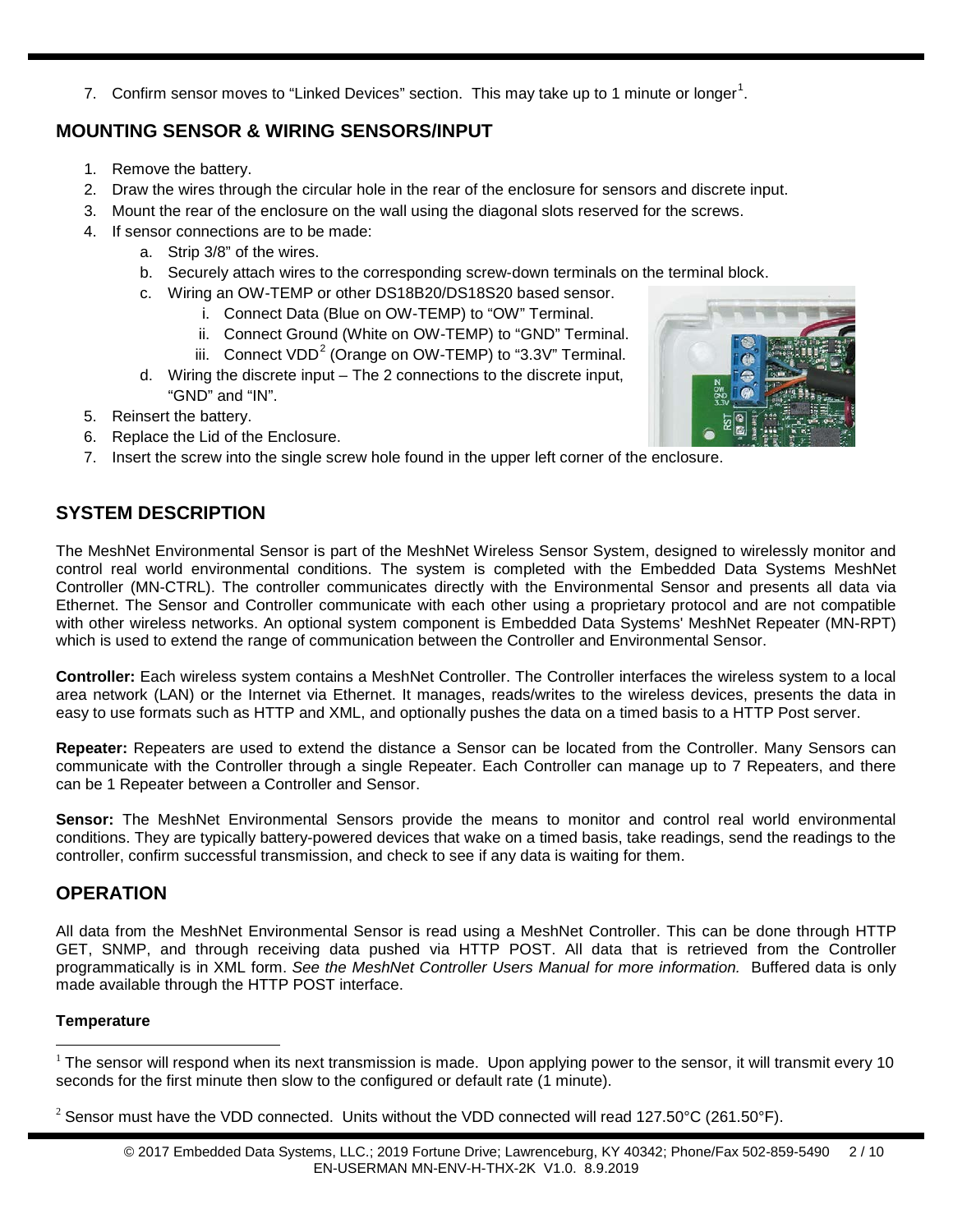Current reading, displayed in °C.

## **Humidity**

Current reading, displayed in percent with a resolution of 0.01% RH.

#### **OW1Value**, **OW2Value**, and **OW3Value**

This reports the current temperature<sup>[3](#page-2-0)</sup> reading with up to  $0.0625^{\circ}$ C resolution.

#### **Battery**

Displays voltage of the battery. *NOTE: In order to conserve power, the battery voltage is read only every 10<sup>th</sup> time.* 

#### **Input 1**

Input 1 provides a means of reading a discrete state; this parameter displays the most recent input state.

#### **Activity Latch 1**

Changes in the input state are detected by hardware, even when the sensor is sleeping. An Activity Latch State of 1 indicates the state has changed at least once since it was last reset. Sending the Activity Latch reset command will reset the Activity Latch. See *Discrete Input* for more details on using this input.

#### **Input Send**

If INPUT SEND is set to 0, input changes are sent every time the sensor wakes up to send other sensor information. If set to 1, all sensor data is sent every time the input changes state (rising or falling edge) along with the timed transmissions. For example, if the device is programmed to send data every minute, but the input changed after 20 seconds and Input Send is set to 1, then the data will be sent immediately. Then, 40 seconds later the timed send will occur.

## **OPERATIONAL PARAMETERS**

#### **EUI**

The EUI, or Extended Unique Identifier, is a globally unique 64-bit number, represented by 16 hexadecimal digits. This number can be used by software to uniquely identify every MeshNet wireless device.

#### **Controller RSSI**

This indicates the strength of the radio signal at the Controller; higher numbers equate to stronger signals. Due to hardware limitations, the highest number that can be displayed is -34 dBm. However, the actual signal strength may be much higher.

## **Device RSSI**

This indicates the strength of the radio signal at the Sensor. Due to hardware limitations, the highest number that can be displayed is -34 dBm, however the actual signal strength may be much higher.

#### **Address**

This is the address of the sensor, which was assigned by the controller.

#### **Repeater**

When the repeater joins the controller, it is assigned a repeater number, which is displayed here. A zero indicates there is no repeater in the communication path.

#### **Health**

This is a number ranging from 0 to 7; 0 is not connected and 7 is healthy. The number is incremented when a packet is received from the repeater and decremented when two packets are not received after a predetermined period of time. Numbers less than 7 indicate a weak wireless link or other problem.

## **OW1Health**, **OW2Health**, and **OW3Health**

This is a number from 0 to 3; 0 is not connected and 3 is healthy. The number is incremented when a sensor is read.

## **OW1DataType**, **OW2DataType**, and **OW3DataType**

<span id="page-2-0"></span> $3$  As of firmware version 1.04, only temperature data is reported in the OWxVALUE field.  $\overline{a}$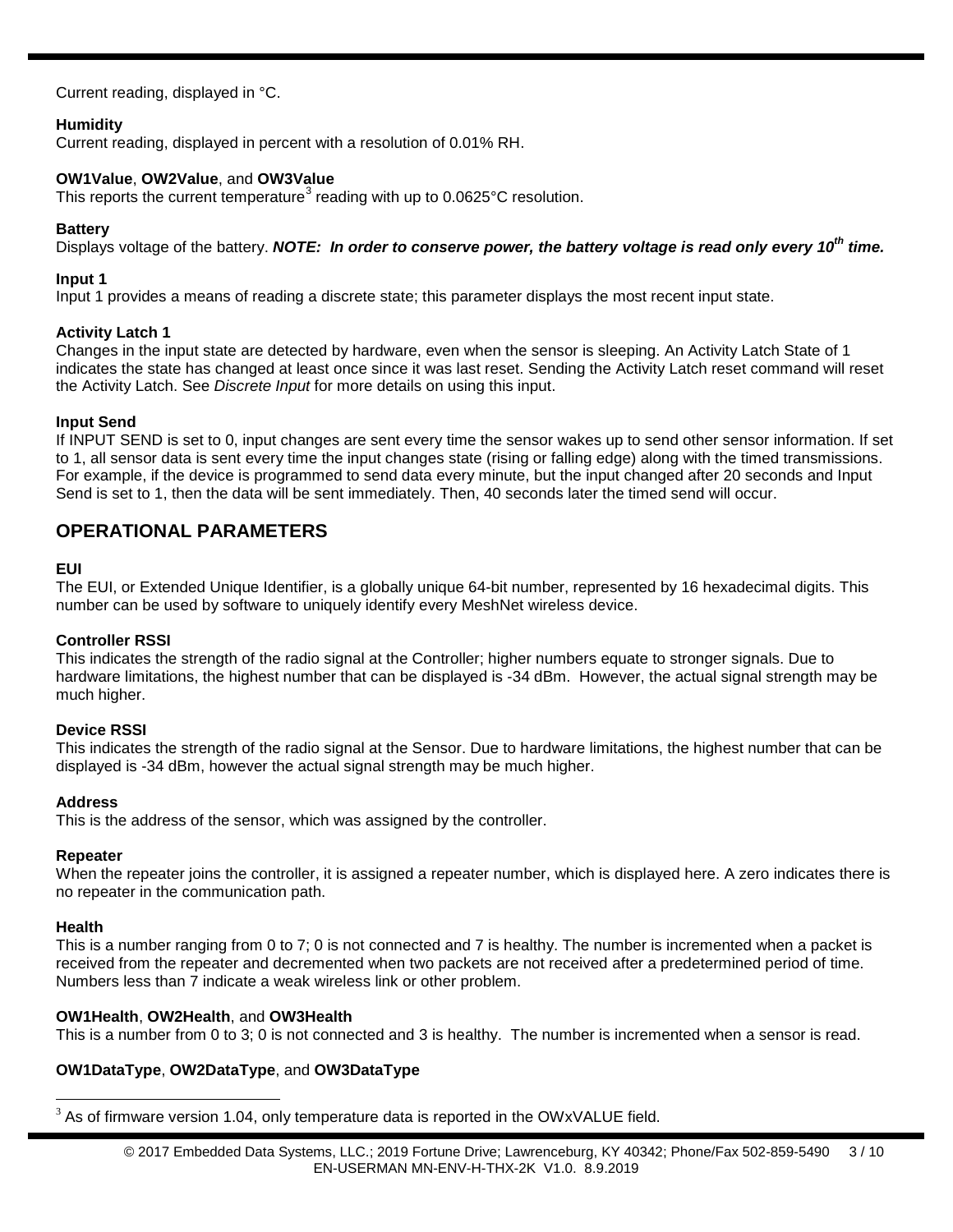This identifies the type of sensor data reported in OWxVALUE field. Only temperature data was supported upon release.

## **OW1ROMID**, **OW2ROMID**, and **OW3ROMID**

The unique ROM ID is reported for each attached temperature probe. Note the ROM ID is not cleared when the device is not present (unless a 4<sup>th</sup> temperature sensor has been connected).

#### **Version**

This indicates the firmware version of the sensor.

#### **User Name**

The user programmable string used to identify any given Sensor; it may be up to 29 characters long. It is saved in nonvolatile memory so it is retained even when power is cycled. The string is best used as a human readable label, which can uniquely identify each MeshNet Environmental Sensor.

## **Read Counter**

Counts the number of times a packet has been sent to the controller. This number has a maximum of 4294967296. When the maximum is reached, the number rolls back to 0 and begins counting up again.

#### **Read / Send Data**

| Used to define frequency the current sensor readings are transmitted. Larger periods                                                                                                              | <b>Setting</b> | <b>Period</b> |
|---------------------------------------------------------------------------------------------------------------------------------------------------------------------------------------------------|----------------|---------------|
| between transmissions will conserve battery power.                                                                                                                                                | 0              | 5 seconds     |
| At power up, the device sends data packets every 10 seconds for the first 6 packets. After the                                                                                                    |                | 10 seconds    |
| first 6 packets are sent, the device reverts to sending packets at the Read / Send Data setting<br>(1 minute buy default). This is to facilitate programming in cases where a long read period is | 2              | 15 seconds    |
| desired. Even with very long read periods, simply cycling the power will cause parameters to<br>be written without having to wait for the sensor read period to time out.                         | 3              | 30 seconds    |
|                                                                                                                                                                                                   | 4              | 1 minute      |
|                                                                                                                                                                                                   | 5              | 2 minutes     |
|                                                                                                                                                                                                   | 6              | 5 minutes     |
|                                                                                                                                                                                                   |                | 10 minutes    |
|                                                                                                                                                                                                   | 8              | 15 minutes    |
|                                                                                                                                                                                                   | 9              | 30 minutes    |
| <b>Factory Reset</b>                                                                                                                                                                              | 10             | 1 hour        |
|                                                                                                                                                                                                   |                |               |

#### **Web (soft reset)**

Writing anything to the <FactoryReset> location will return all parameters except for the <UserName> and the Network Key to factory defaults. The sensor read counter must be below 20 or the command is ignored. This parameter is not sent from the sensor to the controller so no data is presented.

## **Short (hard reset)**

All parameters can be reset by shorting the two pads labeled "RST" together. The sensor will detect the short when it wakes up for the next transmission. To speed this up, it is suggested to remove the batteries, wait 30 seconds (to drain capacitors), and then reinsert the batteries before shorting the pads. The LED will blink rapidly once the reset is triggered. Please note the factory reset will move the sensor to its Unlinked state.

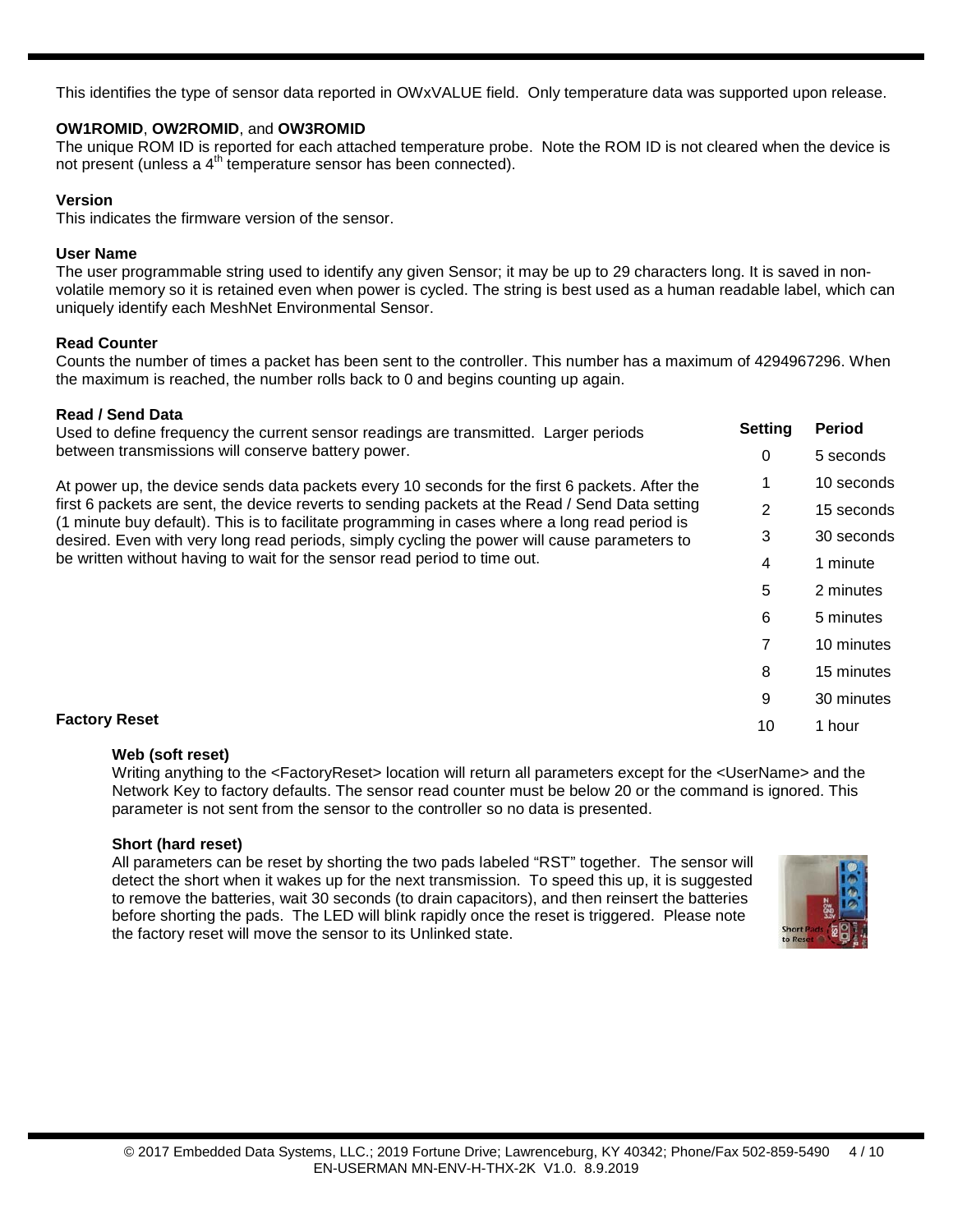## **WRITE PARAMETERS**

In order to conserve power, MeshNet sensors sleep when not reading the sensors or sending data. When sleeping, they cannot receive wireless data. Because of this, writes are queued by the MeshNet Controller and sent when the Sensors are awake.

#### **Writes Pending**

The number of writes waiting to be sent to the sensor.

#### **Writes Succeeded**

The number of writes that have been receive and acknowledged by the sensor.

#### **Writes Failed**

The number of writes that were not able to be sent to the sensor or were not acknowledged.

## **WIRELESS COMMUNICATIONS**

The device communicates at 2.4 GHz via an industry standard 802.15.4 wireless link. Wireless packets are acknowledged, all data is checked for errors using CRC and corrupted data is resent.

## **DIAGNOSTIC PARAMETERS**

The following parameters are provided for diagnostic purposes. Wireless communications are acknowledged and retried if no acknowledgment is received. The parameters below can be used to determine link quality. Wireless performance can be improved with the introduction of MeshNet Repeaters within the wireless network. The repeaters provide sensors additional paths to the controller. Sensors will continue to use an established path until a failed transmission.

#### **Connection Counter**

Counts the number of connections to the controller. When a device is first powered, it connects to a controller, obtaining an address and thus belonging to the network. If the signal strength is good and power is not lost at the controller, this number will stay low. A high number could be due to low signal strength, periodic interference or power problems. Maximum is 65535, after which the number rolls over to zero and continues to count up.

#### **Message Attempts**

The number of packets attempted to have been sent. It can be reset and has a maximum of 65535, after which it rolls over to zero and continues to count up.

#### **Message Packet Retries**

The number of times wireless packets had to be resent due to no acknowledgment being received. Maximum is 65535, after which it rolls over to zero and continues to count up.

## **Message Failures**

When no acknowledgment is received, the packet is resent. After 4 retries, the message has failed. The counter increments when a failure has occurred. Maximum is 65535, after which it rolls over to zero and continues to count up.

## **Message Counter Reset**

It is used to reset the 3 message counters above to zero.

## **BUFFERED DATA**

The MN-ENV-H-THX-2K includes a 64K byte EEPROM which is capable of storing up to 2048 complete sets of the sensor readings. To receive the buffered data from the controller, the POST Client and the "Use Buffer" option must be enabled. Once enabled, the MeshNet Controller transmits any sensor data it receives in near real-time. Packets received with a few seconds of each other may be bundled. The bundling will commonly occur when multiple Gen 2 sensors are configured to the same transmission rate and when Gen 2 sensors are clearing their buffers. The readings are buffered in two instances: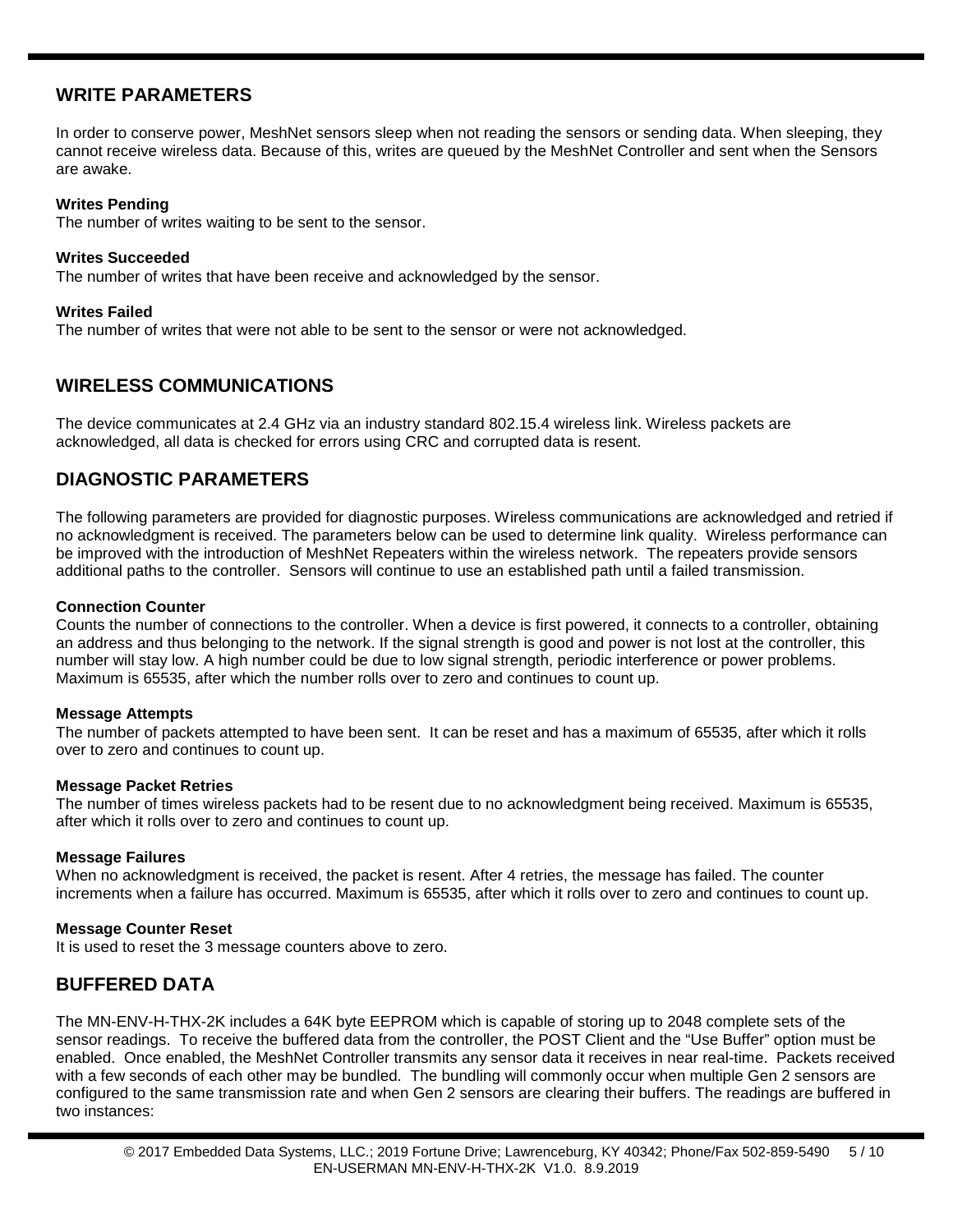- When a sensor transmission is not acknowledged, sets of readings are stored at every send period, but attempts to contact the controller may not happen every send period after a failed transmission. This saves battery power when a short send period is selected. Once a connection with the controller is reestablished, the buffer is emptied.
- When battery voltage becomes extremely low, the MN-ENV-H-THX-2K will revert to a buffer only mode. This extends battery life by avoiding consuming power for transmissions.

## **BUFFERED DATA PACKETS**

The MN-ENV-H-THX-2K transmits two types of wireless packets:

- owd\_EDS2041\_Tag This packet primarily provides the EUI of the sensor and the writeable UserName. It is sent on a number of situations including:
	- $\circ$  The sensor has just connected/reconnected.<br> $\circ$  The UserName has been modified.
	- The UserName has been modified.
- owd EDS2041 Data This provides the bulk of the sensor data.

Below is a sample packet which includes:

- Controller Data in Black
- owd\_EDS2041\_tag in Green
- owd EDS2041 Data in Blue

<Devices-Detail-Response> <DeviceName>WirelessController-Enet</DeviceName> <MACAddress>54:10:EC:14:97:0E</MACAddress> <owd\_EDS2041\_Tag> <Name>EDS2041</Name> <EUI>D88039FFFED79DD0</EUI> <ControllerRSSI>-34</ControllerRSSI> <Address>1</Address> <Repeater>0</Repeater> <UserName>EDS Ind. Sensor</UserName> </owd\_EDS2041\_Tag> <owd\_EDS2041\_Data> <Name>EDS2041</Name> <EUI>D88039FFFED79DD0</EUI> <ControllerRSSI>-34</ControllerRSSI> <Address>1</Address> <Repeater>0</Repeater> <TimeStamp>2019-06-19 13:28:53</TimeStamp> <Temperature>25.11</Temperature> <Humidity>50.94</Humidity> <OW1Value>-256.000</OW1Value> <OW2Value>-256.000</OW2Value> <OW3Value>-256.000</OW3Value> <OW1Health>0</OW1Health> <OW2Health>0</OW2Health> <OW3Health>0</OW3Health> <OW1DataType>Unknown</OW1DataType> <OW2DataType>Unknown</OW2DataType> <OW3DataType>Unknown</OW3DataType> <OW1ROMID>0000000000000000</OW1ROMID> <OW2ROMID>0000000000000000</OW2ROMID> <OW3ROMID>0000000000000000</OW3ROMID> <Input1>1</Input1> <ActivityLatch1>0</ActivityLatch1> <DeviceRSSI>-36</DeviceRSSI> <BufferState>0</BufferState>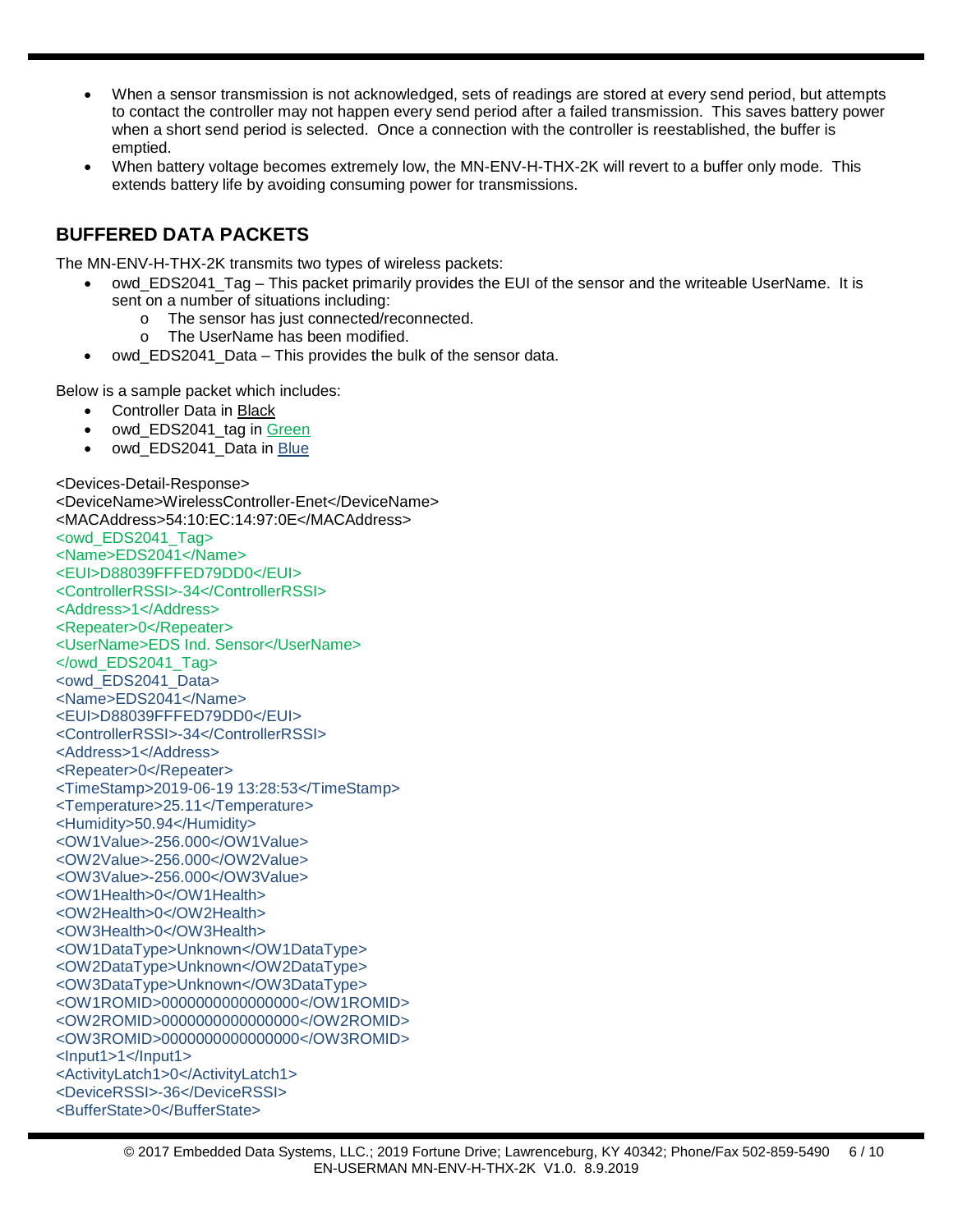| <bufferheadpointer>0</bufferheadpointer>       |
|------------------------------------------------|
| <buffertailpointer>0</buffertailpointer>       |
| <readcounter>1</readcounter>                   |
| <sensorreadperiod>4</sensorreadperiod>         |
| <connectioncounter>1</connectioncounter>       |
| <messageattempts>2</messageattempts>           |
| <messagepacketretries>0</messagepacketretries> |
| <messagefailures>0</messagefailures>           |
| <battery>2.88</battery>                        |
| <inputsend>0</inputsend>                       |
| <otasequencenumber>32770</otasequencenumber>   |
|                                                |
|                                                |

## **PROGRAMMABLE/WRITEABLE PARAMETER SUMMARY**

| <b>Parameter</b>            | <b>Description</b>                                                                                    | Limitations                                                       |
|-----------------------------|-------------------------------------------------------------------------------------------------------|-------------------------------------------------------------------|
| <b>UserName</b>             | User friendly name for the sensor                                                                     | 29 characters 0-9, A-z, and special<br>characters (space and ".") |
| ActivityLatchReset          | Clears activity latch which allows the next change<br>in discrete input state to be detected          |                                                                   |
| SensorReadPeriod            | Selects the transmission rate (see selectable<br>transmission rates on page 4)                        | 11 transmission rate options                                      |
| <b>ResetMessageCounters</b> | Resets MessageAttempts, MessagePacketRetries,<br>and MessageFailures to 0.                            |                                                                   |
| InputSend                   | Enabling (set to 1) configures sensor to transmit<br>when scheduled and when the input state changes. | $0$ to 1                                                          |
| FactoryReset                | Resets all programmable settings except<br>UserName and Network Key.                                  | Only occurs if ReadCounter is below 20.                           |

## **BATTERY LIFE**

The MeshNet Environmental Sensor spends most if it's time in sleep mode; it wakes up to take readings, send data and see if any packets are in the queue to be received. Battery life can be maximized by reading/sending the sensor data as infrequently as possible. Battery life is highly variable on a number of parameters.

- 1. How often data is read/sent.
- 2. Number of external sensors connected. Reading the  $2^{nd}$  and/or  $3^{rd}$  external sensor is more energy efficient through the use of the 'Skip ROM' function.
- 3. Extreme temperatures reduce the useful life of the battery.
- 4. If the sensor is sending data through a repeater, battery life will be reduced because the sensor has to wait longer for the acknowledgment.
- 5. If the sensor has to reconnect to the controller frequently, battery life will be reduced. This happens when the signal is low or there is interference.
- 6. The battery chemistry will affect the performance. Lithium batteries will provide substantially better performance especially in cold environments.
- 7. Discrete input should be open (high) in its normal state when battery powered. Connecting the input to ground introduces 15.8 microAmps of flow occurs which is approximately 10x sleep current.

In internal testing, Duracell AA batteries were able to power a MN-ENV-H-THX-2K for 6 months at room temperature with a 5 second transmission rate. A transmission rate of 1 minute would increase the expected battery life to 2+ years.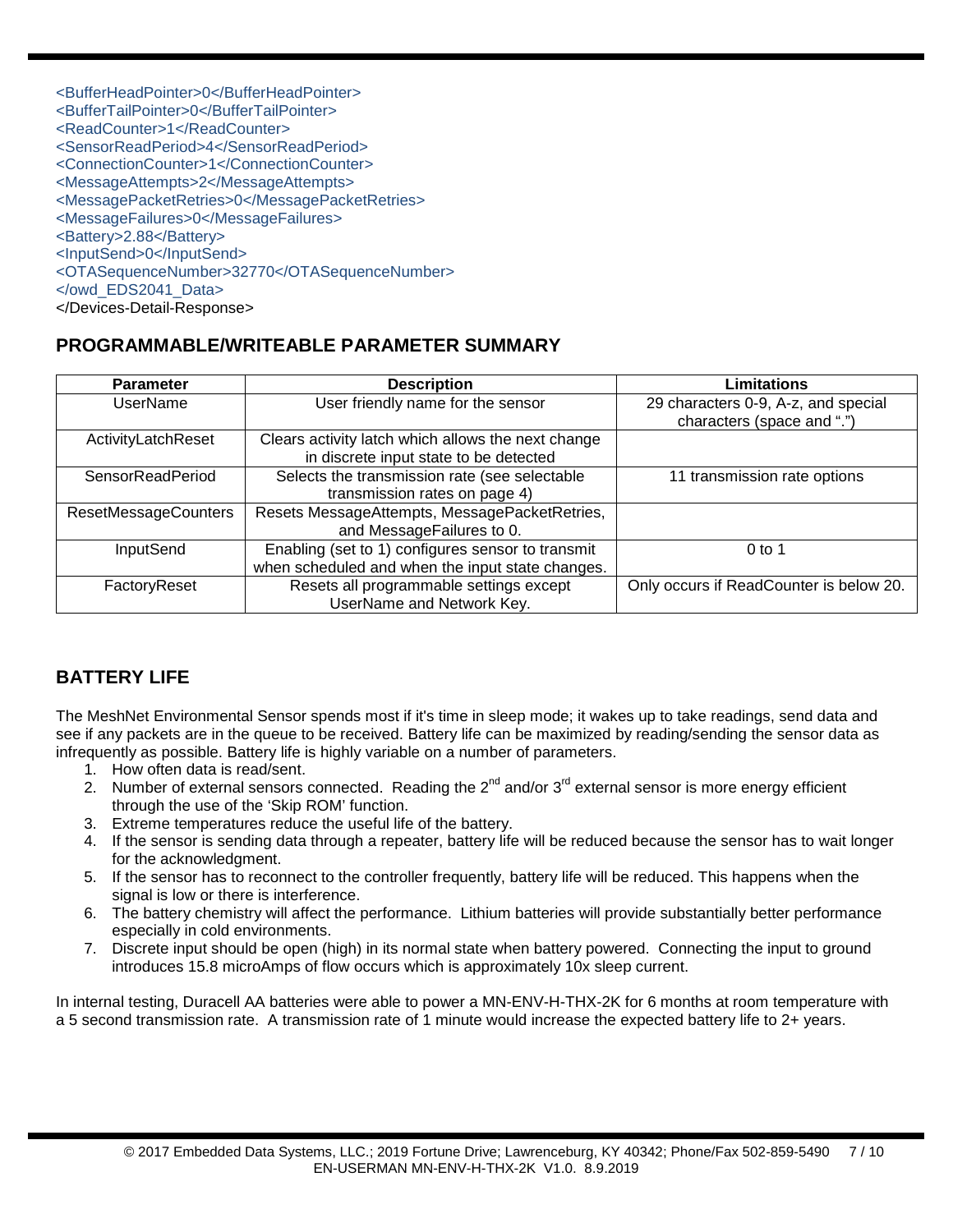## **LINKING PROCEDURE (CABLE FREE)**

- 1. **Apply power to the MeshNet Controller.** The green PWR/ACT LED located on the front of the Controller will begin to flash at one-second intervals, indicating that the product is operating normally. Power must be 5 volts +/- 10% at 400 milliamp.
- *2.* **Connect the MeshNet Controller to your Network**. Connect a live network cable to the Ethernet Port on the device. The green LED on the Ethernet connector will light, indicating a valid network connection. The yellow LED on the Ethernet connector blinks only when there is network traffic.
- 3. **Determine the IP address of the MeshNet Controller** by checking your DHCP server logs or using EDS Appliance Scanner Software available from the EDS website and [http://short.eds.bz/apps-edsscanner.](http://short.eds.bz/apps-edsscanner) If the MeshNet Controller does not find a DHCP server running on your network, it will default to the following IP address: 169.254.1.1.
- 4. **Navigate to the MeshNet Controller**. Type the IP address of the MeshNet Controller into your web browser (e.g., http://192.168.1.27) and press enter. Go to System Configuration>Devices. When the name and password is requested, enter "**admin**" for the name and "**eds**" for the password. A page similar to below will appear:
- 5. **Insert AA batteries into sensor**. Once this is done the sensor will appear<sup>[4](#page-7-0)</sup> in the "Unlinked" Devices" section.
- 6. **Click the unlinked sensor.** A window will pop up confirming you want to link the sensor. Click "OK". The sensor will move to the "Linked Devices" section upon its next transmission. (Sensors at power up transmit every 10 seconds for the first minute then they move to the configured transmission rate which is 1 minute by default.)
- 7. **Congratulations!** You have successfully installed a MeshNet Wireless Sensor System. *Please refer to the Web Access section of the Operation Manual to obtain an understanding of the function of each of the web pages served by the MeshNet Controller.*

|                  |                                                                                                                                                                                                       |                          | <b>David</b> | ۰                                                                                                                                                                                                                                                                                                                                         |
|------------------|-------------------------------------------------------------------------------------------------------------------------------------------------------------------------------------------------------|--------------------------|--------------|-------------------------------------------------------------------------------------------------------------------------------------------------------------------------------------------------------------------------------------------------------------------------------------------------------------------------------------------|
|                  |                                                                                                                                                                                                       |                          |              |                                                                                                                                                                                                                                                                                                                                           |
|                  |                                                                                                                                                                                                       |                          | m<br>÷       | - 6<br><b>TOW</b>                                                                                                                                                                                                                                                                                                                         |
|                  |                                                                                                                                                                                                       |                          |              |                                                                                                                                                                                                                                                                                                                                           |
|                  |                                                                                                                                                                                                       |                          |              |                                                                                                                                                                                                                                                                                                                                           |
| Contact us:      |                                                                                                                                                                                                       |                          |              |                                                                                                                                                                                                                                                                                                                                           |
|                  |                                                                                                                                                                                                       |                          |              |                                                                                                                                                                                                                                                                                                                                           |
| EUI              |                                                                                                                                                                                                       |                          |              |                                                                                                                                                                                                                                                                                                                                           |
|                  |                                                                                                                                                                                                       |                          |              |                                                                                                                                                                                                                                                                                                                                           |
|                  |                                                                                                                                                                                                       |                          |              |                                                                                                                                                                                                                                                                                                                                           |
|                  |                                                                                                                                                                                                       |                          |              |                                                                                                                                                                                                                                                                                                                                           |
|                  |                                                                                                                                                                                                       |                          |              |                                                                                                                                                                                                                                                                                                                                           |
| EUI              | Device                                                                                                                                                                                                |                          |              |                                                                                                                                                                                                                                                                                                                                           |
| DRB039FFFF93D57A | <b>EDS2040</b>                                                                                                                                                                                        |                          |              |                                                                                                                                                                                                                                                                                                                                           |
|                  | Advanced - System Configuration -<br><b>Manage Linking and Unlinking Devices</b><br>DRA039FFFF93RD29<br>"The above devices are currently linked with this controller, click on a device to writek it. | Device<br><b>EDS2040</b> |              | & HomeChip B TC-SERVER-Web ED OW-SERVER-2 ED HATNet A Google AdWords H  A Analytics<br><b>MN-CTRL Wireless Controller</b><br>WirelessController-Enet<br>Devices such as sensors and repeaters must be associated with the controller they are to communicate with. Use this page to manage that association, which is also referred to as |

Some things to keep in mind:

 $\overline{a}$ 

- Support is provided for MeshNet Controller IP address identification only when utilizing the EDS Appliance Scanner Software (http://short.eds.bz/apps-edsscanner). Please consult your network administrator if you cannot locate the DHCP address.
- *For instructions on appropriate placement of the components of the MeshNet Wireless Sensor System, please refer to Proper Placement section of the Operation Manual.*

<span id="page-7-0"></span><sup>4</sup> Previously linked MeshNet sensors (which were not unlinked) will not appear. A hard reset (page 4) should be performed to move the sensor into an unlinked state.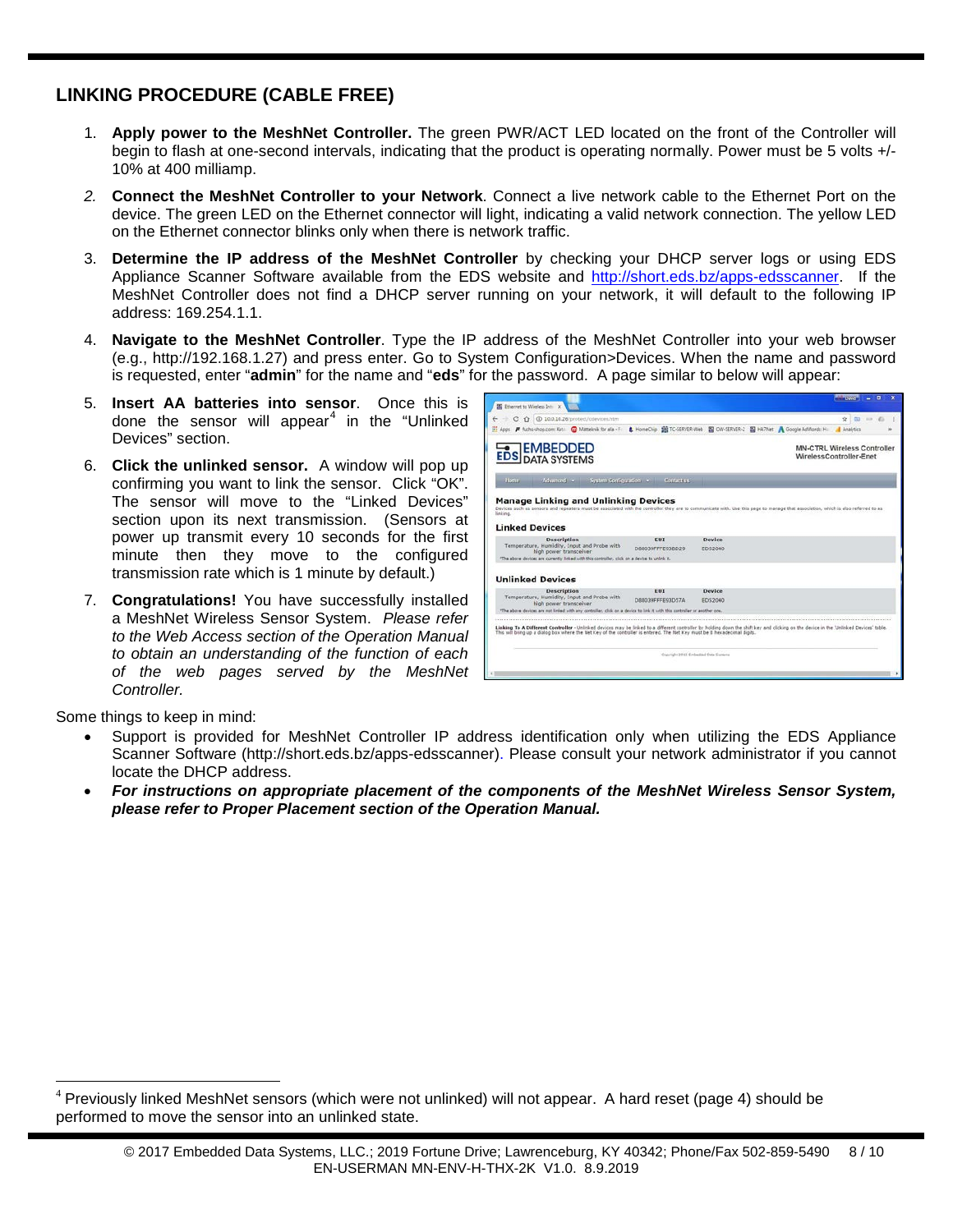## **EDS ENVIRONMENTAL SENSOR IDS**

| ID             | <b>Features</b>                                                                                       |
|----------------|-------------------------------------------------------------------------------------------------------|
| EDS1064        | Temperature                                                                                           |
| EDS1065        | Temperature & humidity                                                                                |
| EDS1066        | Temperature & barometric pressure                                                                     |
| <b>EDS1067</b> | Temperature & light                                                                                   |
| EDS1068        | Temperature, humidity, barometric pressure, & light                                                   |
| EDS2040        | Temperature, humidity, external probe support, memory buffer, & high power radio                      |
| EDS2041        | Temperature, humidity, external probe support, 2K memory buffer, high power radio, & buffer only mode |

## **EDS REPEATER DEVICE IDS**

| l ID           | <b>Features</b>                        |
|----------------|----------------------------------------|
| <b>EDS2101</b> | MeshNet Repeater with high power radio |

## **SPECIFICATIONS**

| <b>PARAMETER</b>                                    | <b>MIN</b>       | <b>TYP</b>     | <b>MAX</b>           | <b>UNITS</b> |
|-----------------------------------------------------|------------------|----------------|----------------------|--------------|
| <b>Operating Temperature Range</b>                  | $-40$            | $\blacksquare$ | 85                   | °C           |
| Internal Sensor Temperature Accuracy -10 to +85°C   | $-0.4$           | ±0.3           | $+0.4$               | °C           |
| Internal Sensor Temperature Accuracy -40 to +85°C   | $-0.9$           | ±0.7           | $+0.9$               | °C           |
| Internal Sensor Temperature Resolution              |                  | 0.01           | $\blacksquare$       | $^{\circ}C$  |
| Long Term Stability (Internal Temperature)          |                  | $\leq 0.01$    | $\blacksquare$       | °C/Year      |
| External DS18B20 Temperature Accuracy -10 to +85°C  | $-0.5$           | $\blacksquare$ | 0.5                  | °C           |
| External DS18B20 Temperature Accuracy -55 to +125°C | $-2.0$           | $\blacksquare$ | $+2.0$               |              |
| External DS18B20 Temperature Resolution             |                  | 0.0625         |                      | °C           |
| Operating Humidity Range (note 2)                   | $\Omega$         | $\blacksquare$ | 100 (Non-Condensing) | %RH          |
| RH Accuracy: 0% RH to 80% RH (note 2, 4, 5) at 30°C | $-3$             | ±2             | $+3$                 | %RH          |
| RH Accuracy: 80-100% RH                             | $-4.5$           | ±3             | $+4.5$               | %RH          |
| <b>RH</b> Resolution                                | $\blacksquare$   | 0.01           | $\blacksquare$       | %RH          |
| Humidity Drift vs Temperature                       |                  | ±0.05          | ۰                    | %RH/°C       |
| Long Term Stability (Humidity)                      |                  | ≤0.05          |                      | %RH/Year     |
| Supply Voltage (battery in series)                  | $2.2\phantom{0}$ |                | 3.1                  | Volts        |
| Sleep Current                                       | $\blacksquare$   | 1.17           |                      | uA           |
| Battery voltage reading accuracy (note 1)           | $-1.2$           | $\blacksquare$ | $+1.2$               | %            |
| Discrete input voltage (note 7)                     | -48              | ٠              | $+48$                | Volts        |
| Discrete input low threshold (note 3)               | 0.435            | ۰              | 0.54                 | Volts        |
| Discrete input high threshold (note 3)              | 1.525            | ۰              | 1.7                  | Volts        |
| Enclosure Dimensions (L x W x H)                    | 80               | 80             | 21                   | Mm           |

## **Notes:**

- 1. The battery voltage varies depending on how much current is flowing. When the sensor is sleeping, the voltage is higher than when it is awake. The reading is taken when the sensor is awake.
- 2. Recommended humidity operating range is 20% to 80% RH (non-condensing) over –10 °C to 60 °C. Prolonged operation beyond these ranges may result in a shift of sensor reading, with slow recovery time.
- 3. Discrete input voltages are ratiometric, based on the battery voltage. The input low voltage maximum equation is 0.15 \* Vbat, the input high voltage minimum equation is 0.25 \* Vbat + 0.8.
- 4. Excludes hysteresis, long term drift, and certain other factors and is applicable to non-condensing environments only.
- 5. Drift due to aging effects at typical room conditions of 30 °C and 30% to 50% RH. May be impacted by dust, vaporized solvents or other contaminants, e.g., out-gassing tapes, adhesives, packaging materials, etc.
- 6. The sensors are designed to monitor a dry contact. R11 must be removed if power is on the discrete input.